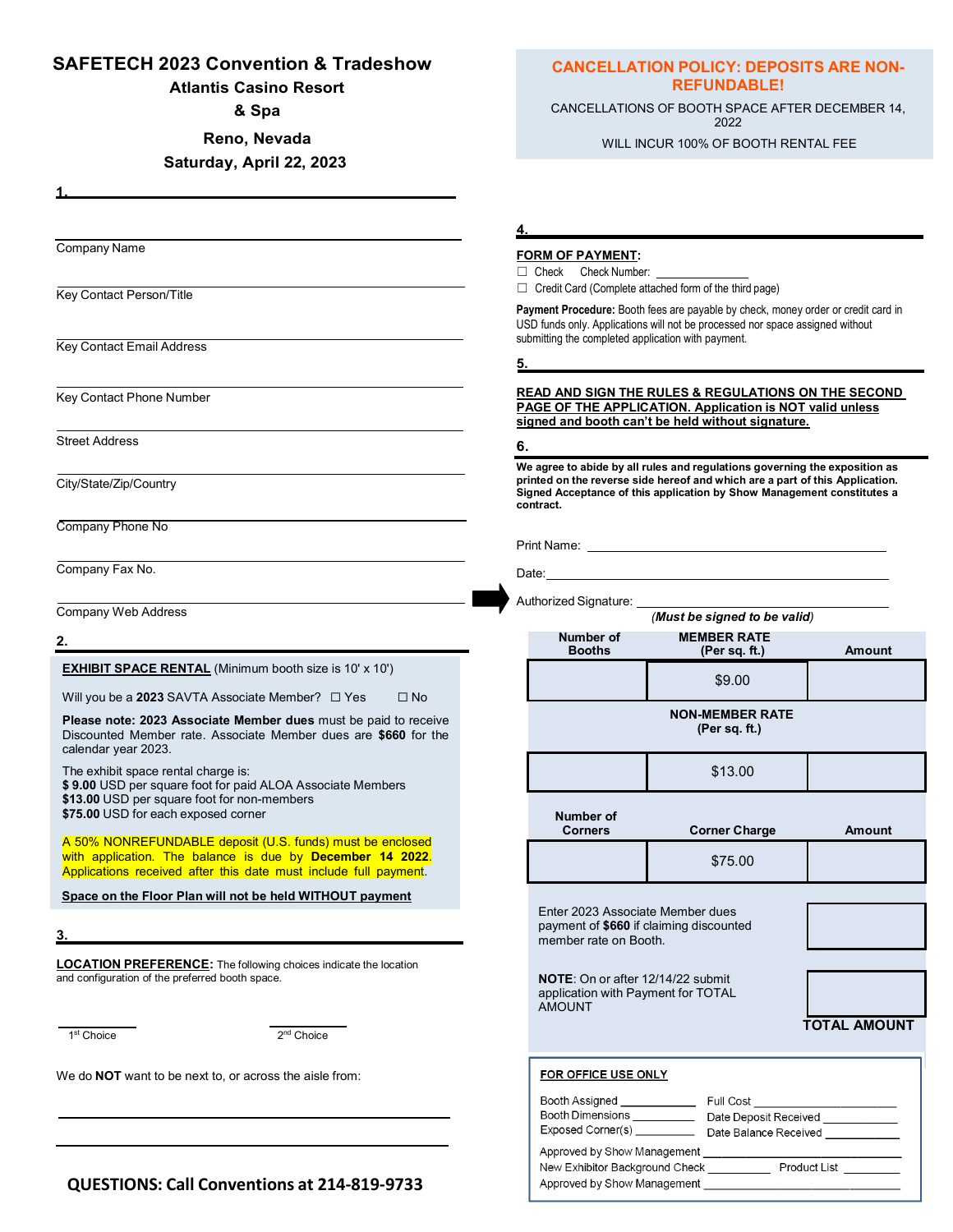# **SAFETECH 2023 RULES & REGULATIONS**

The rules and regulations set forth below are a binding part of your contract with the Safe & Vault Technicians Association (SAVTA). We request that you review these rules and regulations thoroughly to help ensure that you

**PAYMENT AND CANCELLATION - All booth reservations made before <b>December 15, 2022** must be accorby **50% deposit and signed contract,** and full payment must be made by **December 15, 2022. Any space not paid in full by December 15, 2022, will be cancelled and resold.** Booth reservations made on or **after December 15, 2022** must be accompanied by full payment and a signed contract. Applications will not be processed nor exhibit space assigned until exhibitor submits the appropriate payment by the dates set forth above. Incomplete applications will not be processed. Deposits are nonrefundable.

**Cancellation of booth space after December 15, 2022** will incur **100%** of booth rental fee. All cancellations must be submitted in writing in order to be valid. No Exhibitor will be permitted to bring any equipment or display material on the exhibit floor without prior full payment on their booth or any other delinquent account with SAVTA.

**1. NO EXHIBITSOUTSIDEOF SAVTA EXHIBIT JURISDICTION** - No exhibit eligible for this show will be permitted in a hotel room or outside of the regular jurisdiction of the SAVTA Show Management. All exhibitors are prohibited from distributing any materials from outside of their specific display area.

**2. SPACE ALLOCATION** - SAVTA shall use its best efforts to locate Exhibitor's booth in one of the locations designated by Exhibitor on the Exhibit Space Application/Contract. Notwithstanding the foregoing, SAVTA reserves the right to change the location of any booth at any time as SAVTA, at its sole discretion, deems necessary or appropriate. No such change of location shall be effective until accepted by Exhibitor. If Exhibitor does not accept the new location of its space, it may, at its option, terminate the contract, and notwithstanding anything in Paragraph 1 of these Rules and Regulations to the contrary, Exhibitor will receive a full refund from SAVTA.

**3. SUBLETTING SPACE** - Exhibitors may not assign, sublet, or apportion to others all or part of their space and may not advertise or display goods or services other than those manufactured or sold by them in the regular course<br>of business. However, an exhibitor may use outside equipment or products to enhance his own presentation wi giving credit to the manufacturer.

4. DISPLAY - Exhibitor shall not exhibit any products or services other than those described in its<br>Application/Contract or approved in writing by SAVTA. Exhibitor shall not in any manner indicate that an SAVTA endorsement or approval of exhibitor's product or service has been given by SAVTA merely because SAVTA approved such product or service or advertising material displayed or disseminated at the exhibit. SAVTA reserves<br>the right to prohibit or require the removal of any display or exhibit or any part of an exhibit, which ⊥it or not in keeping with the character of the Trade Show.

5. **BOOTH PRODUCT RESTRICTIONS/CODE OF ETHICS** - In order to promote an ethical quality show, SAVTA expects exhibitors to display quality products that are not in violation of patents, trademarks, registrations, or licensing agreements from the original equipment manufacturer, (OEM). In other words, you should be able to produce the licensing agreement that you received from every manufacturer for whom you are selling product at the show. You must be the patent holder or be licensed by the manufacturer of all tools that you are selling or displaying in your booth. If you are unable to provide paperwork and a claim is made against you by another exhibitor, you may be asked to leave the show floor and not allowed back in until after the show is complete. You will lose your booth Fee and be banned from future SAVTA shows pending verification of rights to the patent for items you were selling at the show from which you were expelled. If asked by Show Management, you should be able to provide a list of all product and services in your booth.

**6. BOOTH CONSTRUCTION AND ARRANGEMENT** - Exhibitor shall not perform any alteration, including, but not limited to, any repair, painting, staining, and drilling, to any portion of the facility or the exhibit booths without the<br>prior written consent of the facility and SAVTA. All work involved in installing and dismantlin will be governed by local union regulations. SAVTA will provide and arrange for the installation of uniform draped backgrounds to a height of eight feet above the floor, draped side rails which will be three feet high and a two-line sign with the exhibitor's name, city and state. Each exhibit must be confined to the space limits indicated on the floor plan. No part of any standard booth may be over eight feet high. All exceptions to the standard rule must receive permission from the SAVTA Show Management in writing. **NOTE: Displays in island booths may exceed twelve feet high, with approval of Show Management. Please refer to the booth construction and design specifications. The SAVTA Show Management's ruling in such matters is final.**

7. REMOVING EXHIBITS - Allexhibits must remain fully operational until the closing hour of the final day of the exhibition. For<br>one hour after closing, exhibitors may pack table items, but should not interfere with the rem ates. Each exhibitor will complete arrangements for removing his material in accordance with the information provided in the ser kit. These arrangements can be made at the Exhibitor Service Desk. If exhibitor fails to timely remove his materials from the exhibit area, exhibitor shall indemnify, hold harmless and defend SAVTA from and against any and all fees, costs or expenses SAVTA must pay as a result of such late removal. SAVTA shall not be responsible for materials left after the Trade Show closes. Any property remaining in the exhibit area after one hour following the cessation of the Trade Show may be disposed of or stored or shipped at exhibitor's sole cost as SAVTA or the facility deems appropriate. All space occupied by an exhibit must be left in the same condition as<br>it was before setup. SAVTA shall charge exhibitor for additional clean-up charges SA properly clean his exhibit space at the completion of the Trade Show.

**8. CONTRACTOR SERVICES** - About 60 days before the show opens, SAVTA will send each exhibitor an exhibitor service kit. Installation hours will be listed in the service kit. This kit will contain all forms for ordering necessary services. SAVTA<br>will designate contractors to provide all show services other than supervision of bo shall provide only the material and equipment owned and to be used in the exhibit space. Contractors will provide all other items. An exception will be made only when the exhibitor has received SAVTA's written approval therefore at least 45 days before the<br>show opens. No third party or agent requests will be granted. An exception will be granted only prejudice, the orderly installation, interim services, or dismantling of the exhibition. An exception will be denied if it interferes with nmitments SAVTA has made in any contract with service contractors or in its agreement with the leaser of the exhibition space. For electrical, plumbing, telephone, drayage, and rigging services, no exception will be made. All employees of agents<br>representing the exhibitor must be identified by an official SAVTA badge. All persons performing servic other than the exhibitor's employees, must maintain liability insurance in the amount of not less than \$1,000,000 per occurrence, with SAVTA named as an additional insured and such persons must provide SAVTA with certificates of insurance at least 30 days before the show opens, or SAVTA may revoke any exception made. The official drayage contractor will have complete control of all dock and loading facilities. The contractor will receive all direct and advance shipments and van loads, handle all freight and provide all rigging, labor and equipment. All services not ordered in advance must be procured through the Exhibitor<br>Service Desk on the exhibit floor. IF THIS RULE IS VIOLATED, SAVTA MAY REMOVE THE EXHIBITOR A UNAUTHORIZED CONTRACTOR FROM THE SHOW. **The exhibitor waives any right to service or to written notice of SAVTA intentions to close an exhibit.** SAVTA assumes no liability for any work performed by any contractor, and exhibitor shall look solely to such contractor in the event of any injury or damage resulting from the work performed by such contractor.

**9. STORING CRATES AND BOXES** - The official drayage contractor will handle and provide storage spaces for crates and boxes during the exhibition and will return properly marked materials after the show is over. The contractor<br>will supply tags to be attached to each piece stored. Small boxes should be nested in larger ones to r number of pieces to be stored. No boards will be accepted for storage unless they are securely tied in bundles and tagged. Fire regulations require that wrapping materials such as paper, excelsior, etc. must be completely enclosed within the packing boxes. Materials violating these regulations will be considered refuse and will be discarded at exhibitor's cost and without liability to SAVTA.

10. CHILDREN - Children 15 years of age and under must be accompanied by a parent or guardian to be<br>permitted on the exhibit floor. No children 15 years of age and under are allowed in the exhibit hall during set-up or dismantling. The rule applies to exhibitors as well as attendees.

**11. LIABILITY AND SECURITY**- Neither SAVTA, its officers, directors, agents and members, the management of the exhibit, nor the owners of the exhibit facility, their agents, servants, contractors, or employees ,are or shall be liable for injuries to any<br>persons or for damage to property owned or controlled by the exhibitor unless c the management of the exhibit, or owners of the exhibit facility or the gross negligence or willful misconduct of their respective agents, servants and employees as the case maybe. Exhibitors shall indemnify and hold harmless the SAVTA, its officers, directors, agents andmembers,and thefacilityfrom andagainstanyandall liabilityof whateverkindornaturearisingout of orresultingfromexhibitor's participation in the Trade Show. General overall guard service will be provided by SAVTA for the exhibition period, but SAVTA and the guard service will not be responsible for any loss or damage. Each exhibitor must make provisions for the safeguarding of goods, materials, equipment, and displays at all times. Each exhibitor should secure insurance at his own cost and expense. Nothing should be posted on, tacked, nailed or screwed or otherwise attached to columns, walls, floors or other parts of the building or furniture. Whatever is necessary to properly protect the building, equipment or furniture will be at the expense of the exhibitors. Exhibitors are liable for any damage they cause to the exhibit hall property. No lighter-than air balloons are allowed.

**12. BADGES AND EXHIBIT PERSONNEL** - Each exhibitor shall receive five (5) nontransferable identification badges per 10' X 10' booth. All representatives who work in the booth for exhibitor must be employees of the exhibitor. Badges deformed or mutilated in any way, shape or form will not be acceptable. No transfer of badges is allowed. Individuals who do not have badges will not be admitted into the exhibit area. Badges are not to be defaced by inserting business cards. False certification of any individual as an exhibitor's representative, misuse of exhibitor's badges, or any other method or device used to assist unauthorized personnel to gain admittance to the exhibit floor will be a cause for expelling the exhibitor's representatives from the exhibition hall, or removing exhibitor's exhibit from the floor, or both, without SAVTA being obligated to provide exhibitor a refund. Exhibitor shall use reasonable efforts to cause each person employed by exhibitor in connection with the exhibit to at all times maintain a neat, clean appearance and behave in a polite and professional manner.

**13. REGISTRATION OF ATTENDEES** - SAVTA Show Management shall have sole control over admission policies at all times. All persons visiting the convention session rooms and the exhibit area as well as exhibitor personnel shall be required to register and wear an appropriate badge while in attendance.

14. DIRECT SALES - Cash and carry sales are allowed within the

**15. SPECIAL VISUAL AND SOUND EFFECTS** - Audio-visual and other sound effects will be permitted only where and when they do not interfere with the activities of neighboring exhibitors. Demonstration of operational equipment also may not create objectionable noise levels. Public address or amplifying devices, which project beyond exhibitor's space, are prohibited.

**16. IRREGULAR ACTIVITIES** - Each exhibitor's activities must be confined to the booth space. No noise makers of any kind will be permitted. All exhibitors distributing "stick-ons" for attendees' badges may not obstruct the<br>attendee's name or affiliation on his or her badge. If complaints arise, the offender will be denied the rig the "stick-on" Sideshow tactics or other undignified displays are prohibited. SAVTA at its sole discretion shall have the right to prohibit the distribution of samples or handouts that it deems inappropriate or objectionable. Prizes, awards, drawings, raffles, lotteries or contests of any kind are permitted only with the prior written approval of SAVTA Show Management. Distribution of small novelty items (e.g., luggage tags, pencils, pocket calendars) shall not be<br>permitted without the prior written approval of SAVTA. Press conferences by exhibitors on the exhibit floor exhibit hours are prohibited. Distribution of refreshments or food will not be permitted without prior written approval by the official catering service.

17. SOCIAL FUNCTIONS - Exhibitors may conduct social functions in public areas of hotels provided such functions are<br>held at such times and places as not to interfere or conflict with SAVTA's scheduled activities, and prov receives the written approval of SAVTA prior to conducting such functions. All functions must be scheduled through the SAVTA Show Management. Notwithstanding the foregoing, under no circumstances will social functions of any kind be allowed in the<br>hotel or any other location during meeting or exhibit hours.

18. AMERICANS WITH DISABILITIES ACT - Exhibitor agrees to comply with all applicable provisions of the<br>Americans With Disabilities Act (ADA) and shall indemnify SAVTA, its officers, directors, members and agents from and against any loss, damage, claim, liability and expense (including reasonable attorneys' fees) resulting from or arising out of exhibitor's failure to comply with the provisions of ADA.

**19. MUSIC** - Exhibitors shall not play any music during the Trade Show and shall indemnify SAVTA, it's officers, directors, members and agents from and against any loss, damage, claim, liability and expense (including reasonable attorneys' fees) resulting from or arising out of exhibitor's playing of music during the Trade Show.

**20. TAXES** - Exhibitor shall comply with all applicable federal, state and local tax requirements.

**21. EXHIBITOR INFORMATION** -SAVTA may use the information supplied by an exhibitor on exhibitor's Application/Contract<br>as part of SAVTA's marketing, advertising and other informational materials.

**22. BREACH** - In the event the Exhibitor shall fail in any respect to comply with the terms of the Application/Contract or these Rules and Regulations, the Association shall have the right, without notice to the Exhibitor, to sell or offer for sale the space hereby leased and the Exhibitor shall be liable for any deficiency, loss or damage suffered by the Association,by reason thereof,which loss, deficiencyor damage, the Exhibitor agrees to pay the Association upon demand. The Associated Locksmiths of America, shall have sole authority to interpret and enforce all rules and regulations contained herein to make amendments thereto and to make such further rules and regulations as shall be necessary for the orderly conduct of the conventions and exposition. Any company violating

any of the rules andregulationswillforfeititsrighttoexhibitinsubsequentyears. **23. ELIGIBILITY** - The Safe & Vault Technicians Association as the Show Management, reserves the right to determine the eligibility of any companyor product for inclusion in the Exhibition.All decisionsof SAVTAare final.Exhibitor agrees to complywith all subsequent rules and regulations adopted by SAVTA. In addition to other remedies available to SAVTA if exhibitor violates these<br>Rules and Regulations, SAVTA may, at its option, require exhibitor to forfeit his right to occ forfeit all monies paid toSAVTA.

**\_\_\_\_\_\_\_\_\_\_\_\_\_\_\_\_\_\_\_\_\_\_\_\_\_\_\_\_\_\_\_\_\_\_\_\_\_\_\_\_\_\_\_\_\_\_\_\_\_\_\_\_\_\_\_\_\_\_\_\_\_\_\_\_\_\_\_\_\_\_\_\_\_\_\_\_\_\_\_\_\_\_\_\_\_\_\_\_\_\_\_\_\_\_\_\_\_**

**Date**

**Authorized Signature –** *This line must be signed for acceptance of contract.*

**\_\_\_\_\_\_\_\_\_\_\_\_\_\_\_\_\_\_\_\_\_\_\_\_\_\_\_\_\_\_\_\_\_\_\_\_\_\_\_\_\_\_\_\_\_\_\_\_\_\_\_\_\_\_\_\_\_\_\_\_\_\_\_\_\_\_\_\_\_\_\_\_**

*\_\_\_\_\_\_\_\_\_\_\_\_\_\_\_\_\_\_\_\_\_\_\_\_\_\_\_\_\_\_\_\_\_\_\_\_\_\_\_\_\_\_\_\_\_\_\_\_\_\_\_\_\_\_\_\_\_\_\_\_\_\_\_\_\_\_\_\_\_\_\_\_*

**Name/Title**

**\_\_\_\_\_\_\_\_\_\_\_\_\_\_\_\_\_\_\_\_\_\_\_\_\_\_\_\_\_\_\_\_\_\_**